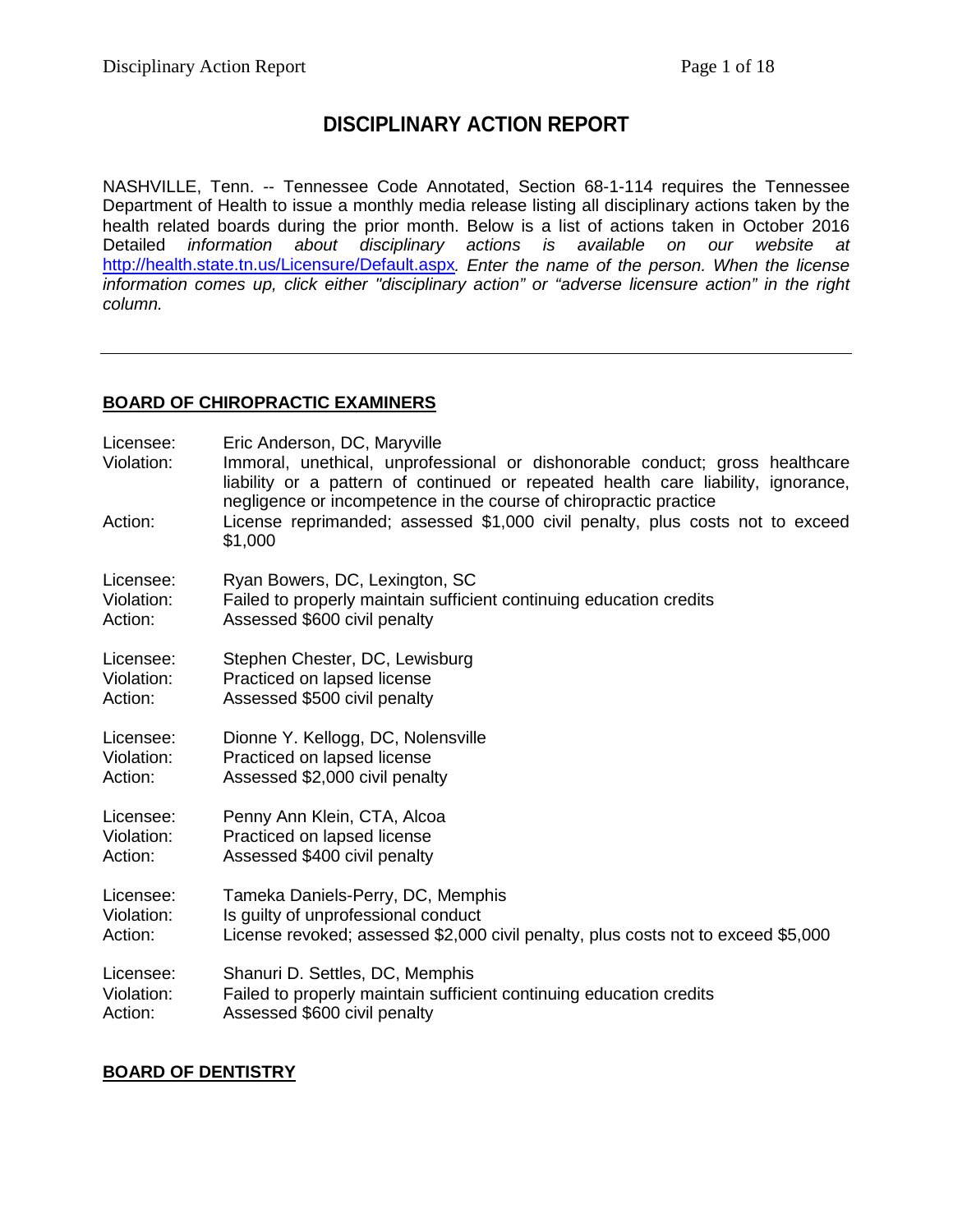| Licensee:               | Stephanie L. Ackerman, RDH, Soddy Daisy                                                                                                                                                                                                                                                                                   |
|-------------------------|---------------------------------------------------------------------------------------------------------------------------------------------------------------------------------------------------------------------------------------------------------------------------------------------------------------------------|
| Violation:              | Practiced on lapsed license                                                                                                                                                                                                                                                                                               |
| Action:                 | Assessed \$75 civil penalty                                                                                                                                                                                                                                                                                               |
| Licensee:               | Paulette M Adock, RDH, Knoxville                                                                                                                                                                                                                                                                                          |
| Violation:              | Failed to properly maintain sufficient continuing education credits                                                                                                                                                                                                                                                       |
| Action:                 | Assessed \$300 civil penalty                                                                                                                                                                                                                                                                                              |
| Licensee:<br>Violation: | Alex Anderson, RDA, Southaven, MS<br>A violation or attempted violation, directly or indirectly, or assisting in or abetting<br>the violation of or conspiring to violate, any provision of this chapter or any lawful<br>order of the board issued pursuant thereto or any criminal statute of the state of<br>Tennessee |
| Action:                 | License voluntarily surrendered                                                                                                                                                                                                                                                                                           |
| Licensee:               | Whitney M Ballard, RDA, Cleveland                                                                                                                                                                                                                                                                                         |
| Violation:              | Failed to properly maintain sufficient continuing education credits                                                                                                                                                                                                                                                       |
| Action:                 | Assessed \$150 civil penalty                                                                                                                                                                                                                                                                                              |
| Licensee:               | Cynthia N Brady, RDA, Morristown                                                                                                                                                                                                                                                                                          |
| Violation:              | Failed to properly maintain sufficient continuing education credits                                                                                                                                                                                                                                                       |
| Action:                 | Assessed \$150 civil penalty                                                                                                                                                                                                                                                                                              |
| Licensee:<br>Violation: | Alfred Brown, DDS, Memphis<br>Failed to adhere to rules and/or statute regarding infection control; unprofessional,<br>dishonorable or unethical conduct                                                                                                                                                                  |
| Action:                 | License revoked; assessed costs not to exceed \$5,000                                                                                                                                                                                                                                                                     |
| Licensee:               | Brittany N. Brown, RDA, Knoxville                                                                                                                                                                                                                                                                                         |
| Violation:              | Failed to properly maintain sufficient continuing education credits                                                                                                                                                                                                                                                       |
| Action:                 | Assessed \$150 civil penalty                                                                                                                                                                                                                                                                                              |
| Licensee:               | Jennifer Bucklin, RDH, Hendersonville                                                                                                                                                                                                                                                                                     |
| Violation:              | Practiced on lapsed license                                                                                                                                                                                                                                                                                               |
| Action:                 | Assessed \$525 civil penalty                                                                                                                                                                                                                                                                                              |
| Licensee:               | Latanya D. Buford, RDA, Nashville                                                                                                                                                                                                                                                                                         |
| Violation:              | Failed to properly maintain sufficient continuing education credits                                                                                                                                                                                                                                                       |
| Action:                 | Assessed \$150 civil penalty                                                                                                                                                                                                                                                                                              |
| Licensee:               | Kilgour Chynae, RDA, Nashville                                                                                                                                                                                                                                                                                            |
| Violation:              | Failed to properly maintain sufficient continuing education credits                                                                                                                                                                                                                                                       |
| Action:                 | Assessed \$150 civil penalty                                                                                                                                                                                                                                                                                              |
| Licensee:               | Tonya D. Cockrell, RDA, Fairview Heights, IL                                                                                                                                                                                                                                                                              |
| Violation:              | Failed to properly maintain sufficient continuing education credits                                                                                                                                                                                                                                                       |
| Action:                 | Assessed \$150 civil penalty                                                                                                                                                                                                                                                                                              |
| Licensee:<br>Violation: | Paul Cullum, DDS, Columbia<br>Failed to adhere to rules and/or statute, as follows: maintain current certification in<br>ACLS(a pediatric dentist may substitute PALS)                                                                                                                                                    |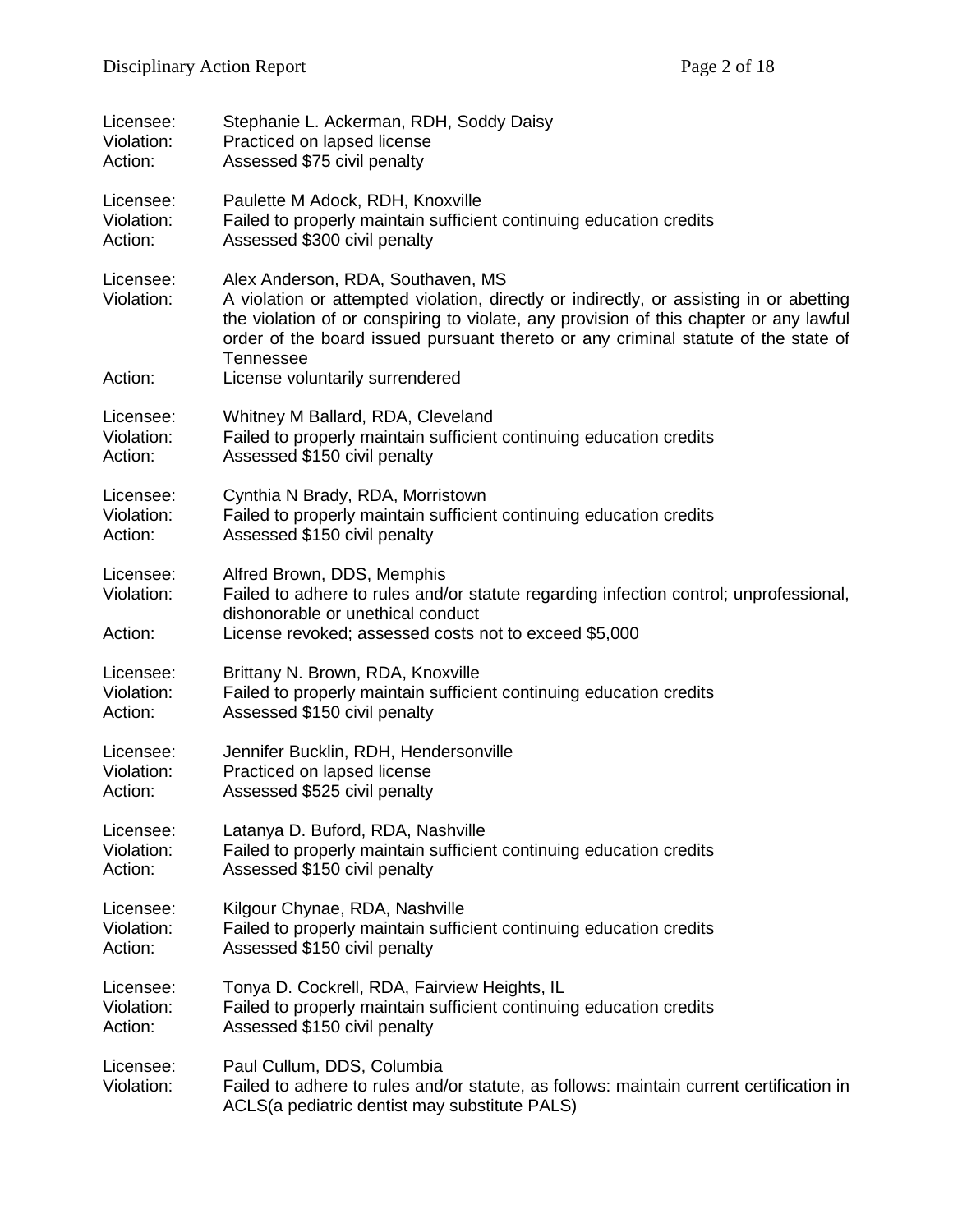| Action:                            | License reprimanded with terms; assessed \$600 civil penalty                                                                                                                                                                                                                                                                                                                                                                                                                                                                                                                                                                                                                 |
|------------------------------------|------------------------------------------------------------------------------------------------------------------------------------------------------------------------------------------------------------------------------------------------------------------------------------------------------------------------------------------------------------------------------------------------------------------------------------------------------------------------------------------------------------------------------------------------------------------------------------------------------------------------------------------------------------------------------|
| Licensee:<br>Violation:<br>Action: | John Diddle, DDS, Knoxville<br>The Board may revoke or suspend the license of, assess a civil penalty for each<br>separate violation against or otherwise lawfully discipline any dentist who permits<br>any licensed and registered dental hygienist, registered dental assistant and/or<br>practical dental assistant operating under that dentist's supervision to perform any<br>acts of services other than those authorized by this chapter<br>License reprimanded with terms; assessed \$500 civil penalty                                                                                                                                                            |
| Licensee:<br>Violation:<br>Action: | Deborah Dotson, RDH, Watauga<br>Practiced on lapsed license<br>Assessed \$900 civil penalty                                                                                                                                                                                                                                                                                                                                                                                                                                                                                                                                                                                  |
| Licensee:<br>Violation:<br>Action: | Laura Dove, DDS, Little Rock, AR<br>A violation or attempted violation, directly or indirectly, or assisting in or abetting<br>the violation of or conspiring to violate, any provision of this chapter or any lawful<br>order of the board issued pursuant thereto or any criminal statute of the state of<br><b>Tennessee</b><br>License suspended with terms                                                                                                                                                                                                                                                                                                              |
| Licensee:<br>Violation:<br>Action: | Keith Dressler, DDS, Chattanooga<br>Failed to properly maintain sufficient continuing education credits<br>Assessed \$600 civil penalty                                                                                                                                                                                                                                                                                                                                                                                                                                                                                                                                      |
| Licensee:<br>Violation:<br>Action: | Alison Drolet, RDH, Knoxville<br>Practiced on lapsed license<br>Assessed \$525 civil penalty                                                                                                                                                                                                                                                                                                                                                                                                                                                                                                                                                                                 |
| Licensee:<br>Violation:<br>Action: | Mercedes L. Duncan, RDA, Knoxville<br>Failed to properly maintain sufficient continuing education credits<br>Assessed \$150 civil penalty                                                                                                                                                                                                                                                                                                                                                                                                                                                                                                                                    |
| Licensee:<br>Violation:<br>Action: | Osayomore Osawe-Eguakan, DDS, Antioch<br>Failed to adhere to rules and/or statute, as follows: obtain a minimum of four (4)<br>hours of continuing education in the subject of anesthesia and/or sedation as part<br>of the required forty (40) hours of continuing education for dental licensure<br>License reprimanded with terms; assessed \$400 civil penalty                                                                                                                                                                                                                                                                                                           |
| Licensee:<br>Violation:<br>Action: | Terry L. Etter, DDS, Nashville<br>Failed to adhere to rules and/or statute, as follows: obtain a minimum of four (4)<br>hours of continuing education in the subject of anesthesia and/or sedation as part<br>of the required forty (40) hours of continuing education for dental licensure;<br>equipment and drugs on a list available from the Board and currently indicated for<br>the treatment of the above listed emergency conditions must be present and<br>readily available for use. Emergency protocols must include training in the use of<br>this equipment and these drugs; maintain current certification in ACLS(a pediatric<br>dentist may substitute PALS) |
| Licensee:                          | License reprimanded with terms; assessed \$2,800 civil penalty<br>Chris Getman, DDS, Cordova                                                                                                                                                                                                                                                                                                                                                                                                                                                                                                                                                                                 |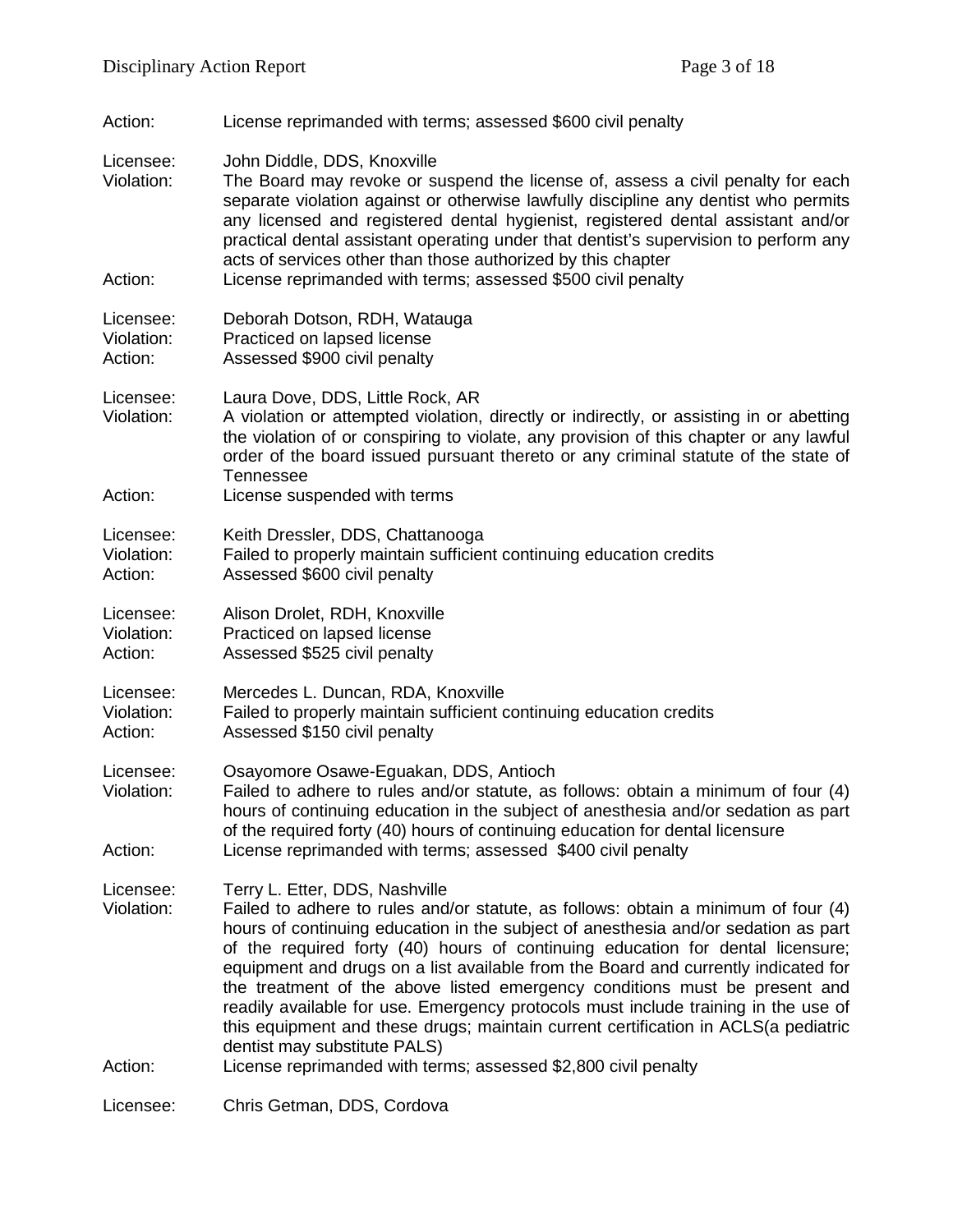| Violation:<br>Action:              | Conducting the practice of dentistry so as to permit directly or indirectly an<br>unlicensed person to perform services or work that under the provisions of this<br>chapter can be done legally only by persons licensed to practice dentistry or dental<br>hygiene or as a registered dental assistant<br>License reprimanded with terms; assessed \$1,000 civil penalty |
|------------------------------------|----------------------------------------------------------------------------------------------------------------------------------------------------------------------------------------------------------------------------------------------------------------------------------------------------------------------------------------------------------------------------|
| Licensee:                          | Martha Green, RDA, Soddy Daisy                                                                                                                                                                                                                                                                                                                                             |
| Violation:                         | Failed to properly maintain sufficient continuing education credits                                                                                                                                                                                                                                                                                                        |
| Action:                            | Assessed \$150 civil penalty                                                                                                                                                                                                                                                                                                                                               |
| Licensee:                          | Beverly Greene, RDH, Nashville                                                                                                                                                                                                                                                                                                                                             |
| Violation:                         | Failed to properly maintain sufficient continuing education credits                                                                                                                                                                                                                                                                                                        |
| Action:                            | Assessed \$300 civil penalty                                                                                                                                                                                                                                                                                                                                               |
| Licensee:                          | LaKenta J. Harrison, RDA, Springfield*                                                                                                                                                                                                                                                                                                                                     |
| Violation:                         | Failed to pay student loan                                                                                                                                                                                                                                                                                                                                                 |
| Action:                            | License suspended                                                                                                                                                                                                                                                                                                                                                          |
| Licensee:<br>Violation:<br>Action: | Andrea Henry, DDS, Cordova<br>Failed to adhere to rules and/or statute, as follows: maintain current certification in<br>ACLS(a pediatric dentist may substitute PALS)<br>License reprimanded with terms; assessed \$600 civil penalty                                                                                                                                     |
| Licensee:                          | Kristin Holloway, RDH, Cordova                                                                                                                                                                                                                                                                                                                                             |
| Violation:                         | Failed to properly maintain sufficient continuing education credits                                                                                                                                                                                                                                                                                                        |
| Action:                            | Assessed \$300 civil penalty                                                                                                                                                                                                                                                                                                                                               |
| Licensee:                          | Patricia Jenkins, RDH, Knoxville                                                                                                                                                                                                                                                                                                                                           |
| Violation:                         | Failed to properly maintain sufficient continuing education credits                                                                                                                                                                                                                                                                                                        |
| Action:                            | Assessed \$300 civil penalty                                                                                                                                                                                                                                                                                                                                               |
| Licensee:                          | Holley Johnson, RDH, Brentwood                                                                                                                                                                                                                                                                                                                                             |
| Violation:                         | Failed to properly maintain sufficient continuing education credits                                                                                                                                                                                                                                                                                                        |
| Action:                            | Assessed \$300 civil penalty                                                                                                                                                                                                                                                                                                                                               |
| Licensee:                          | Chynae L. Kilgour, RDA, Nashville                                                                                                                                                                                                                                                                                                                                          |
| Violation:                         | Failed to properly maintain sufficient continuing education credits                                                                                                                                                                                                                                                                                                        |
| Action:                            | Assessed \$150 civil penalty                                                                                                                                                                                                                                                                                                                                               |
| Licensee:                          | Sharon Langston, RDA, Ringgold, GA                                                                                                                                                                                                                                                                                                                                         |
| Violation:                         | Failed to properly maintain sufficient continuing education credits                                                                                                                                                                                                                                                                                                        |
| Action:                            | Assessed \$150 civil penalty                                                                                                                                                                                                                                                                                                                                               |
| Licensee:                          | Angela Vetter-Lopez, RDH, Cleveland                                                                                                                                                                                                                                                                                                                                        |
| Violation:                         | Practiced on lapsed license                                                                                                                                                                                                                                                                                                                                                |
| Action:                            | Assessed \$150 civil penalty                                                                                                                                                                                                                                                                                                                                               |
| Licensee:                          | Douglas W. McMillian, DDS, Franklin                                                                                                                                                                                                                                                                                                                                        |
| Violation:                         | Failed to properly maintain sufficient continuing education credits                                                                                                                                                                                                                                                                                                        |
| Action:                            | Assessed \$600 civil penalty                                                                                                                                                                                                                                                                                                                                               |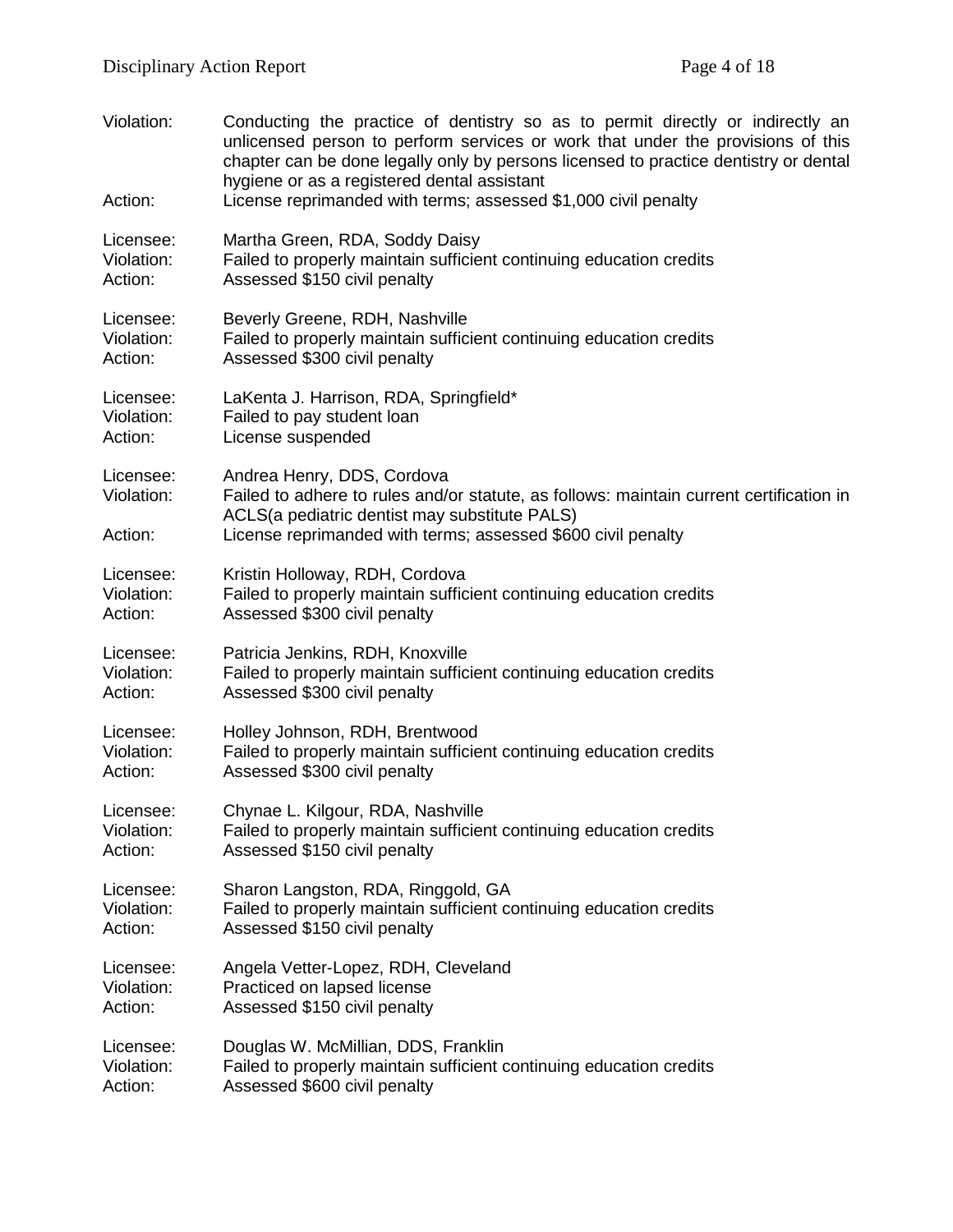| Licensee:<br>Violation:<br>Action: | Alicia Jamelle Mickles, DDS, Gray<br>Unprofessional, dishonorable or unethical conduct; performing professional<br>services which have not been duly authorized by the patient or client or his or her<br>legal representative<br>License reprimanded with terms; assessed \$4,500 civil penalty                                                                                                                                                    |
|------------------------------------|-----------------------------------------------------------------------------------------------------------------------------------------------------------------------------------------------------------------------------------------------------------------------------------------------------------------------------------------------------------------------------------------------------------------------------------------------------|
| Licensee:                          | Kenisha S. Miller RDA, Memphis                                                                                                                                                                                                                                                                                                                                                                                                                      |
| Violation:                         | Failed to properly maintain sufficient continuing education credits                                                                                                                                                                                                                                                                                                                                                                                 |
| Action:                            | Assessed \$150 civil penalty                                                                                                                                                                                                                                                                                                                                                                                                                        |
| Licensee:                          | Rene N. Leslie-Moore, RDH, Franklin                                                                                                                                                                                                                                                                                                                                                                                                                 |
| Violation:                         | Failed to properly maintain sufficient continuing education credits                                                                                                                                                                                                                                                                                                                                                                                 |
| Action:                            | Assessed \$300 civil penalty                                                                                                                                                                                                                                                                                                                                                                                                                        |
| Licensee:                          | Alexia Monger, RDA, Loudon                                                                                                                                                                                                                                                                                                                                                                                                                          |
| Violation:                         | Failed to properly maintain sufficient continuing education credits                                                                                                                                                                                                                                                                                                                                                                                 |
| Action:                            | Assessed \$150 civil penalty                                                                                                                                                                                                                                                                                                                                                                                                                        |
| Licensee:<br>Violation:<br>Action: | Michael Orend Oakes, DDS, Franklin<br>Failed to adhere to rules and/or statute, as follows: obtain a minimum of four (4)<br>hours of continuing education in the subject of anesthesia and/or sedation as part<br>of the required forty (40) hours of continuing education for dental licensure;<br>maintain current certification in ACLS(a pediatric dentist may substitute PALS)<br>License reprimanded with terms; assessed \$400 civil penalty |
| Licensee:                          | Bethany L. Owens, RDH, Lebanon                                                                                                                                                                                                                                                                                                                                                                                                                      |
| Violation:                         | Failed to properly maintain sufficient continuing education credits                                                                                                                                                                                                                                                                                                                                                                                 |
| Action:                            | Assessed \$300 civil penalty                                                                                                                                                                                                                                                                                                                                                                                                                        |
| Licensee:                          | Kenneth B. Parkes, DDS, Nashville                                                                                                                                                                                                                                                                                                                                                                                                                   |
| Violation:                         | Failed to properly maintain sufficient continuing education credits                                                                                                                                                                                                                                                                                                                                                                                 |
| Action:                            | Assessed \$600 civil penalty                                                                                                                                                                                                                                                                                                                                                                                                                        |
| Licensee:<br>Violation:<br>Action: | Larry Propst, DDS, Goodlettsville,<br>Conducting the practice of dentistry so as to permit directly or indirectly an<br>unlicensed person to perform services or work that under the provisions of this<br>chapter can be done legally only by persons licensed to practice dentistry or dental<br>hygiene or as a registered dental assistant<br>License reprimanded with terms; assessed \$1,000 civil penalty                                    |
| Licensee:                          | Shawn A. Riley, RDA, Murfreesboro                                                                                                                                                                                                                                                                                                                                                                                                                   |
| Violation:                         | Failed to properly maintain sufficient continuing education credits                                                                                                                                                                                                                                                                                                                                                                                 |
| Action:                            | Assessed \$150 civil penalty                                                                                                                                                                                                                                                                                                                                                                                                                        |
| Licensee:<br>Violation:<br>Action: | Stephen Sammons, DDS, Jackson<br>Failed to adhere to rules and/or statute, as follows: maintain current certification in<br>ACLS(a pediatric dentist may substitute PALS)<br>License reprimanded with terms; assessed \$700 civil penalty                                                                                                                                                                                                           |
| Licensee:                          | Gary D. Simpson, DDS, Memphis                                                                                                                                                                                                                                                                                                                                                                                                                       |
| Violation:                         | Unprofessional, dishonorable or unethical conduct; failed to adhere to rules and/or                                                                                                                                                                                                                                                                                                                                                                 |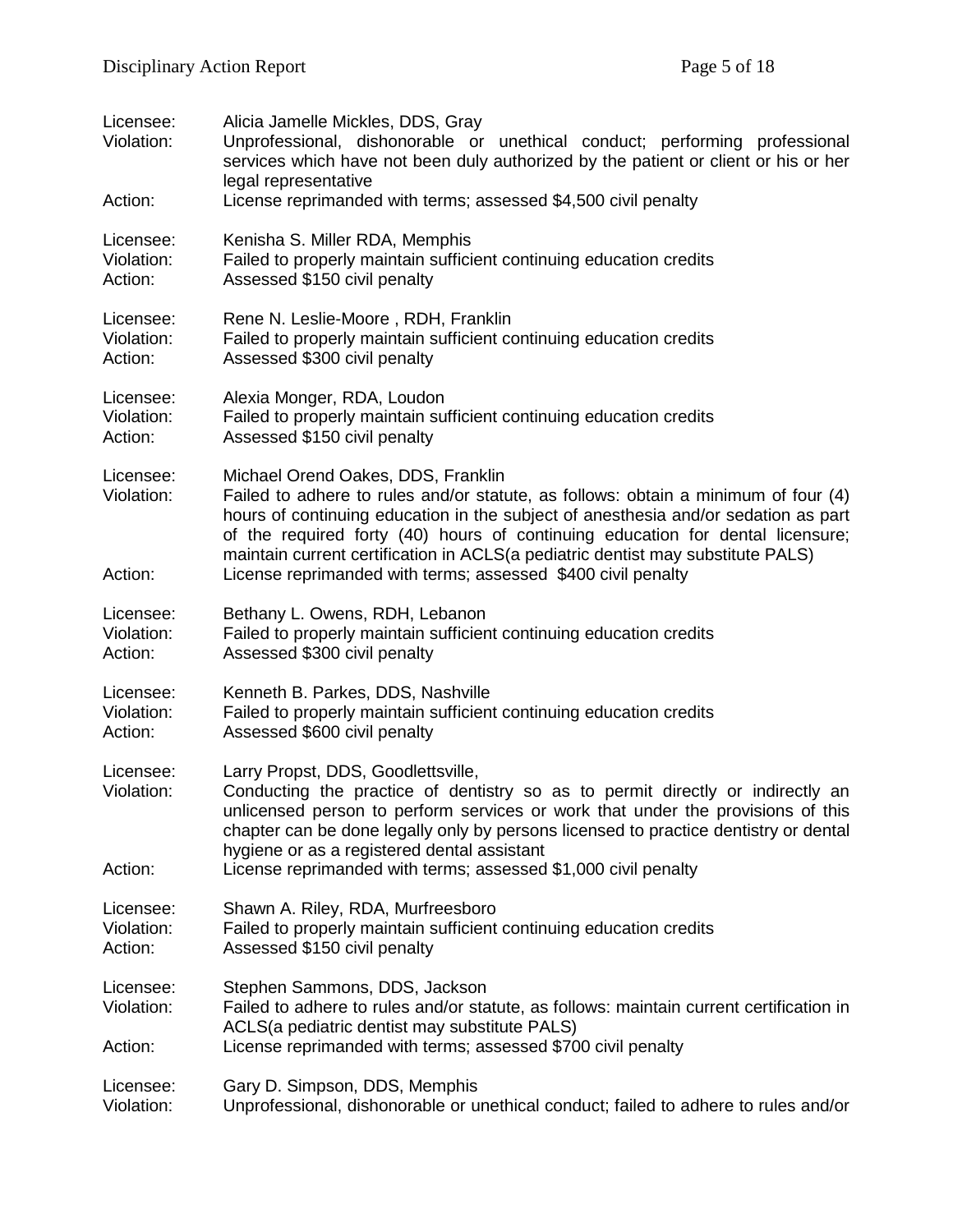| Action:                            | statute regarding ethics<br>License reprimanded with terms; assessed \$1,000 civil penalty                                                                                                                                                                                                                                                                                                                                                                                                                                                                                                  |
|------------------------------------|---------------------------------------------------------------------------------------------------------------------------------------------------------------------------------------------------------------------------------------------------------------------------------------------------------------------------------------------------------------------------------------------------------------------------------------------------------------------------------------------------------------------------------------------------------------------------------------------|
| Licensee:                          | Nina Bach Smith, RDA, Collierville                                                                                                                                                                                                                                                                                                                                                                                                                                                                                                                                                          |
| Violation:                         | Practiced on lapsed license                                                                                                                                                                                                                                                                                                                                                                                                                                                                                                                                                                 |
| Action:                            | Assessed 100 civil penalty                                                                                                                                                                                                                                                                                                                                                                                                                                                                                                                                                                  |
| Licensee:                          | Tamesha La Trease Smith, RDA, Murfreesboro                                                                                                                                                                                                                                                                                                                                                                                                                                                                                                                                                  |
| Violation:                         | Practiced on lapsed license                                                                                                                                                                                                                                                                                                                                                                                                                                                                                                                                                                 |
| Action:                            | Assessed 50 civil penalty                                                                                                                                                                                                                                                                                                                                                                                                                                                                                                                                                                   |
| Licensee:<br>Violation:<br>Action: | Courtney Stewart, RDA, Cordova<br>The Board may revoke or suspend the license of, assess a civil penalty for each<br>separate violation against or otherwise lawfully discipline any dentist who permits<br>any licensed and registered dental hygienist, registered dental assistant and/or<br>practical dental assistant operating under that dentist's supervision to perform any<br>acts of services other than those authorized by this chapter; failed to adhere to<br>rules and/or statute, regarding lapsed license<br>License reprimanded with terms; assessed \$500 civil penalty |
|                                    |                                                                                                                                                                                                                                                                                                                                                                                                                                                                                                                                                                                             |
| Licensee:                          | Esther R. Torbenson, RDA, Clarksville                                                                                                                                                                                                                                                                                                                                                                                                                                                                                                                                                       |
| Violation:                         | Failed to properly maintain sufficient continuing education credits                                                                                                                                                                                                                                                                                                                                                                                                                                                                                                                         |
| Action:                            | Assessed \$300 civil penalty                                                                                                                                                                                                                                                                                                                                                                                                                                                                                                                                                                |
| Licensee:                          | Sharhonda L. Webb, RDA, Murfreesboro                                                                                                                                                                                                                                                                                                                                                                                                                                                                                                                                                        |
| Violation:                         | Failed to properly maintain sufficient continuing education credits                                                                                                                                                                                                                                                                                                                                                                                                                                                                                                                         |
| Action:                            | Assessed \$150 civil penalty                                                                                                                                                                                                                                                                                                                                                                                                                                                                                                                                                                |
| Licensee:<br>Violation:<br>Action: | Charlyn Wilson, RDA, Germantown<br>The Board may revoke or suspend the license of, assess a civil penalty for each<br>separate violation against or otherwise lawfully discipline any dentist who permits<br>any licensed and registered dental hygienist, registered dental assistant and/or<br>practical dental assistant operating under that dentist's supervision to perform any<br>acts of services other than those authorized by this chapter<br>License reprimanded with terms; assessed \$900 civil penalty                                                                       |
| Licensee:                          | Amber D. Wolfe, RDH, Cleveland                                                                                                                                                                                                                                                                                                                                                                                                                                                                                                                                                              |
| Violation:                         | Failed to properly maintain sufficient continuing education credits                                                                                                                                                                                                                                                                                                                                                                                                                                                                                                                         |
| Action:                            | Assessed 300 civil penalty                                                                                                                                                                                                                                                                                                                                                                                                                                                                                                                                                                  |
| Licensee:                          | Ettienner R. Van zyl, RDH, Cleveland                                                                                                                                                                                                                                                                                                                                                                                                                                                                                                                                                        |
| Violation:                         | Failed to properly maintain sufficient continuing education credits                                                                                                                                                                                                                                                                                                                                                                                                                                                                                                                         |
| Action:                            | Assessed 600 civil penalty                                                                                                                                                                                                                                                                                                                                                                                                                                                                                                                                                                  |
| Licensee:<br>Violation:<br>Action: | John Eric Yezerski, DDS, Franklin<br>Failed to adhere to rules and/or statute, as follows: maintain current certification in<br>ACLS(a pediatric dentist may substitute PALS)<br>License reprimanded with terms; assessed \$600 civil penalty                                                                                                                                                                                                                                                                                                                                               |

*Delayed reporting, License disciplined April 2015*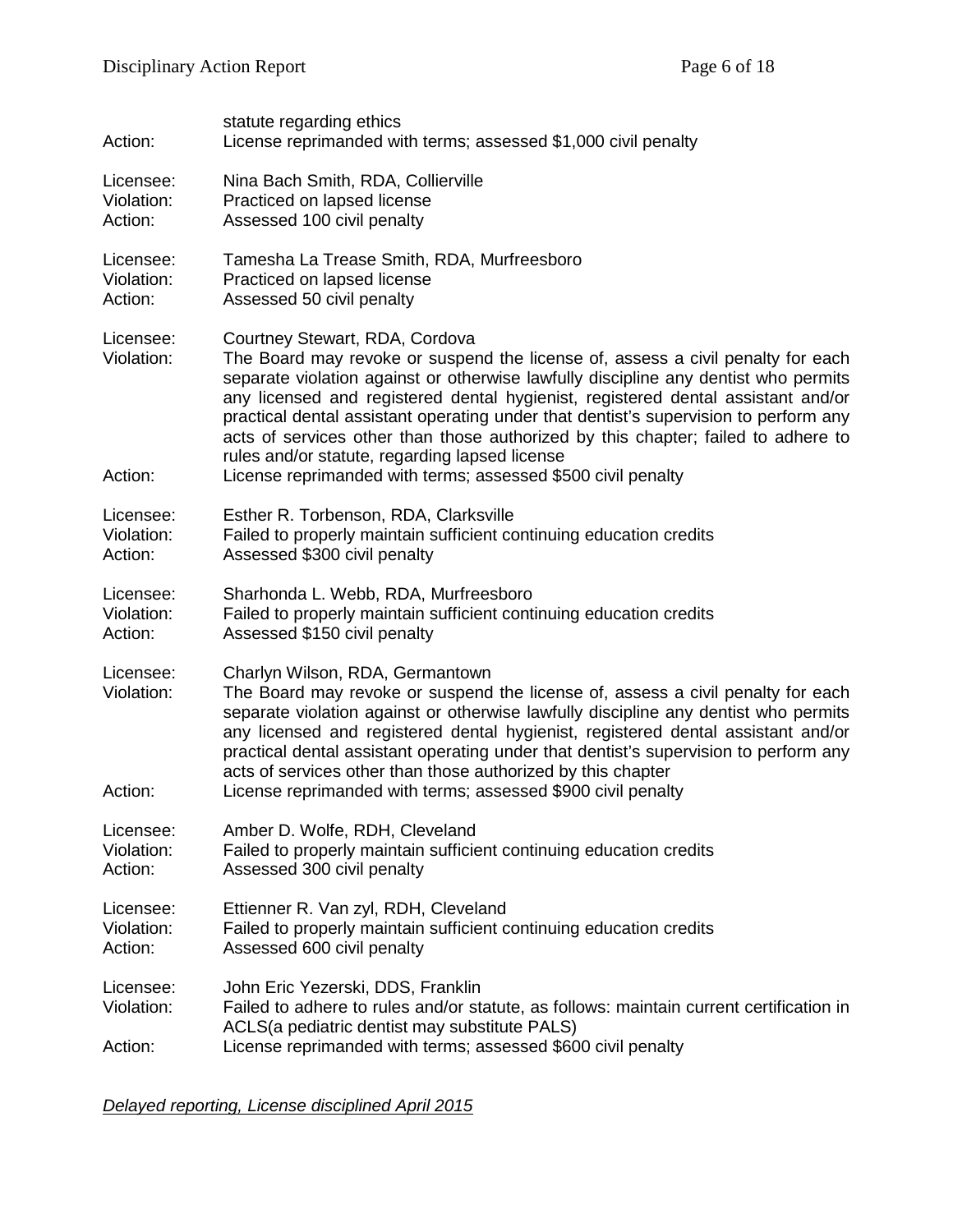## **BOARD OF MASSAGE LICENSURE**

Licensee: 1 of a Kind Massage, LME, Chattanooga Karen Wallace, Owner

Violation: Has violated any of the provisions of this chapter or any substantive rule promulgated under the authority of this chapter; failed to adhere to rules and/or statute as follows: license required

Action: Assessed \$1,500 civil penalty

Licensee: Acu Massage, LME, Johnson City Jin Harmon, Owner

Violation: Has violated any of the provisions of this chapter or any substantive rule promulgated under the authority of this chapter; is guilty of unethical or unprofessional conduct; failed to adhere to rules and/or statute, as follows: persons or massage establishments engaged in massage for compensation shall be licensed by the massage licensure board; any person or establishment who advertises or engages in massage for compensation without a current valid license from the massage licensure board commits a Class B misdemeanor. It is unlawful to use the word "massage" or any other term that implies massage technique or method when advertising a service by person who is not licensed under this chapter or another chapter of state law; it is the responsibility of establishment owners to ensure compliance with all provisions of this rule and any violation of any portion of this rule may result in disciplinary action or denial of licensure

Action: License reprimanded with terms; assessed 1,500 civil penalty, plus costs not to exceed \$3,000

Licensee: Karak C. Arnett, LMT, Nashville

Violation: Has violated any of the provisions of this chapter or any substantive rule promulgated under the authority of this part; is guilty of unethical or unprofessional conduct; failed to adhere to rules and/or statute regarding professional and ethical standards for therapists and establishments

Action: License voluntarily surrendered; assessed costs not to exceed \$1,000

Licensee: Patrick Richard Borden, LMT, Kingston

Violation: History of criminal charges and convictions

Action: Granted conditional license with terms

Licensee: Tanika Bradford, LMT, Hopkinsville, KY

Violation: Has violated any of the provisions of this chapter or any substantive rule promulgated under the authority of this part; all licensees must complete twentyfive hours of continuing education every two years, as a perquisite to licensure renewal; any massage therapists who fails to obtain the required continuing education hours or who falsely attests to attendance and/or completion of the required hours of continuing education may be subject to disciplinary action; comply with all applicable Tennessee statutes and regulations as well as Orders issued by the Board pursuant to its disciplinary and/or declaratory order authority; and consistently maintain and improve professional knowledge and competence, striving for professional excellence through regular assessment of personal professional strengths and weaknesses and through continued educational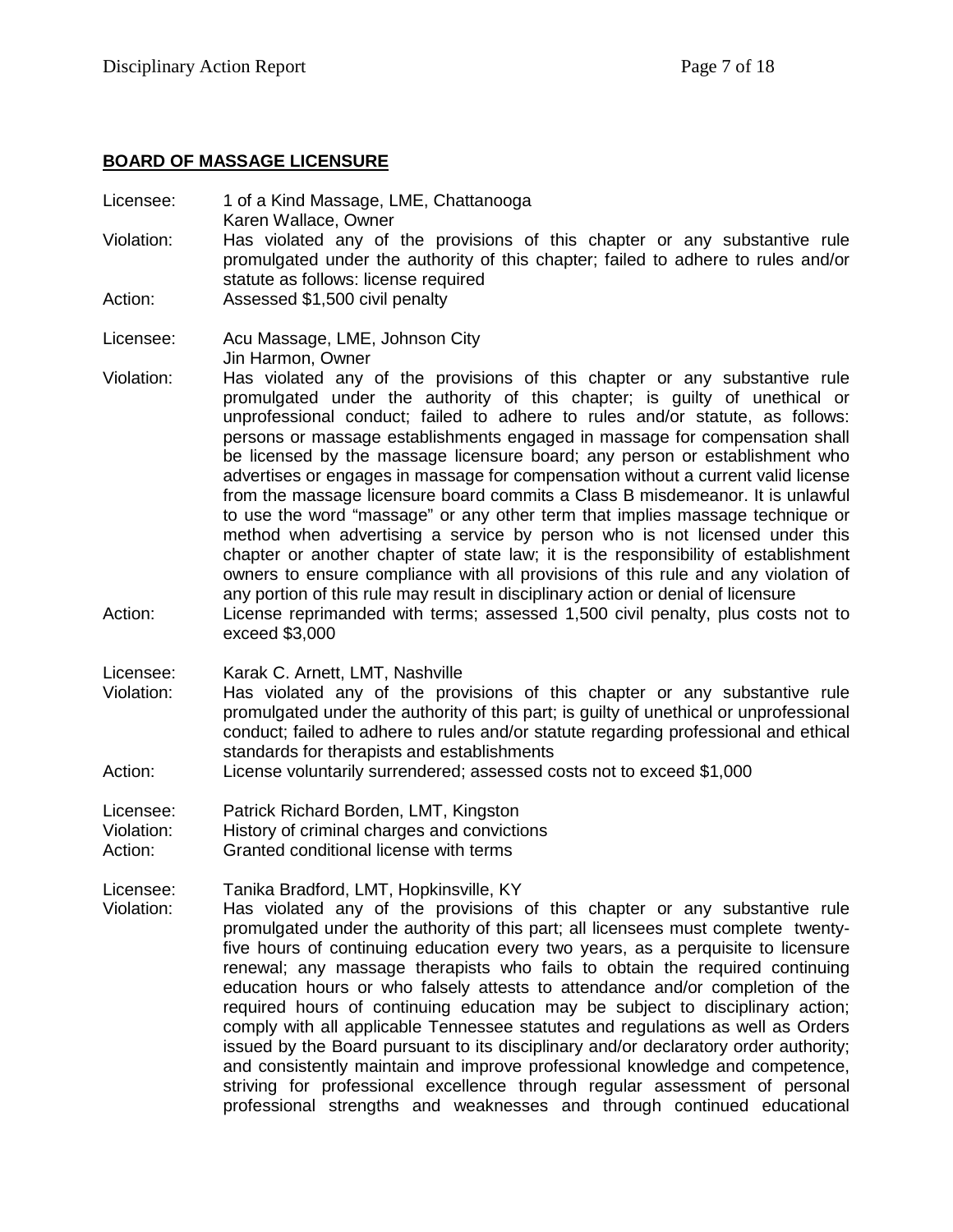training; is guilty of fraud in the practice of massage or fraud or deceit in the licensee's admission to the practice of massage

Action: License placed on probation with terms; assessed \$650 civil penalty, plus costs not to exceed \$1,000

Licensee: Xian Ling Cheng, LMT, Clarksville

- Violation: Has violated any of the provisions of this chapter or any substantive rule promulgated under the authority of this part; all licensees must complete twentyfive hours of continuing education every two years, as a perquisite to licensure renewal; any massage therapists who fails to obtain the required continuing education hours or who falsely attests to attendance and/or completion of the required hours of continuing education may be subject to disciplinary action; comply with all applicable Tennessee statutes and regulations as well as Orders issued by the Board pursuant to its disciplinary and/or declaratory order authority; and consistently maintain and improve professional knowledge and competence, striving for professional excellence through regular assessment of personal professional strengths and weaknesses and through continued educational training; is guilty of fraud in the practice of massage or fraud or deceit in the licensee's admission to the practice of massage
- Action: License suspended with terms; assessed \$1,400 civil penalty, plus costs not to exceed \$3,000

#### Licensee: Cool Springs Wellness and Acupressure Center, LME, Franklin Guoku Hu, Owner

- Violation: Has been convicted in a court of competent jurisdiction of an offense that constitutes a felony or a misdemeanor under the laws of this state; has violated any of the provisions of this chapter or any substantive rule promulgated under the authority of this part; is guilty of unethical or unprofessional conduct
- Action: License revoked: assessed costs not to exceed \$2,000

Licensee: Kelly Jean Derscheid, LMT,Brentwood

- Violation: Failed to adhere to rules and/or statute, as follows: it is the responsibility of establishment owners to ensure compliance with all provisions of this rule and any violation of any portion of this rule may result in disciplinary action or denial of licensure; has violated any of the provisions of this chapter or any substantive rule promulgated under the authority of this part; has practiced as a licensed massage therapist in an unlicensed massage establishment; has been convicted in a court of competent jurisdiction of an offense that constitutes a misdemeanor under the laws of this state
- Action: License reprimanded; assessed \$300 civil penalty, plus costs not to exceed \$100

Licensee: Stacy Lynn Debose, LMT, Barlett

Violation: Has violated any of the provisions of this chapter or any substantive rule promulgated under the authority of this part; all licensees must complete twentyfive hours of continuing education every two years, as a perquisite to licensure renewal; any massage therapists who fails to obtain the required continuing education hours or who falsely attests to attendance and/or completion of the required hours of continuing education may be subject to disciplinary action; comply with all applicable Tennessee statutes and regulations as well as Orders issued by the Board pursuant to its disciplinary and/or declaratory order authority; and consistently maintain and improve professional knowledge and competence,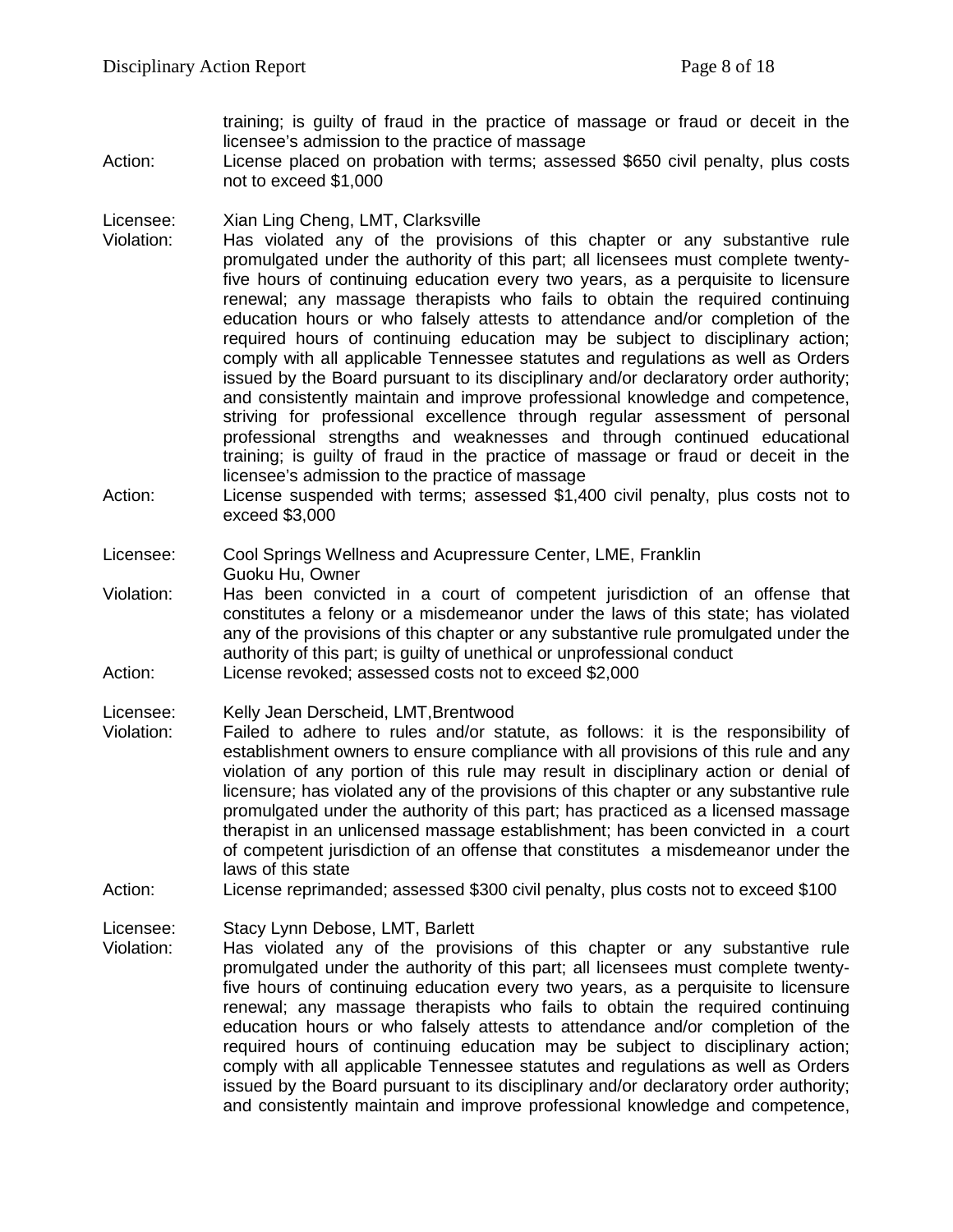striving for professional excellence through regular assessment of personal professional strengths and weaknesses and through continued educational training; is guilty of fraud in the practice of massage or fraud or deceit in the licensee's admission to the practice of massage

Action: License suspended with terms; assessed \$1,400 civil penalty, plus costs not to exceed \$3,000

Licensee: Katrina Ferguson, LMT, Cordova

- Violation: Has violated any of the provisions of this chapter or any substantive rule promulgated under the authority of this part; comply with all applicable Tennessee statutes and regulations as well as Orders issued by the Board pursuant to its disciplinary and/or declaratory order authority; has violated or attempted to violate, directly or indirectly, or has assisted in or abetted the violation of, or conspired to violate, any provision of this chapter or any lawful order of the board issued pursuant to this chapter
- Action: License placed on probation with terms; assessed \$400 civil penalty, plus costs not to exceed \$2,000

Licensee: G&K Massage Center, LME, Murfreesboro

Guoku Hu, Owner

- Violation: Has been convicted in a court of competent jurisdiction of an offense that constitutes a felony or a misdemeanor under the laws of this state; has violated any of the provisions of this chapter or any substantive rule promulgated under the authority of this part; is guilty of unethical or unprofessional conduct
- Action: License revoked; assessed costs not to exceed \$2,000

Licensee: Amy Elizabeth Givens, LMT, Rogersville

- Violation: Has violated any of the provisions of this chapter or any substantive rule promulgated under the authority of this chapter; has violated or attempted to violate, directly or indirectly, or has assisted in or abetted the violation of, or conspired to violate, any provision of this chapter or any lawful order of the board issued pursuant to this chapter; comply with all applicable Tennessee statutes and regulations as well as Orders issued by the Board pursuant to its disciplinary and/or declaratory order authority
- Action: License suspended with terms; assessed \$450 civil penalty, plus costs not to exceed \$1,000

Licensee: Jin Harmon, LMT, Knoxville<br>Violation: Has violated any of the

Has violated any of the provisions of this chapter or any substantive rule promulgated under the authority of this chapter; is guilty of unethical or unprofessional conduct; failed to adhere to rules and/or statute, as follows: persons or massage establishments engaged in massage for compensation shall be licensed by the massage licensure board; any person or establishment who advertises or engages in massage for compensation without a current valid license from the massage licensure board commits a Class B misdemeanor. It is unlawful to use the word "massage" or any other term that implies massage technique or method when advertising a service by person who is not licensed under this chapter or another chapter of state law; it is the responsibility of establishment owners to ensure compliance with all provisions of this rule and any violation of any portion of this rule may result in disciplinary action or denial of licensure

Action: License reprimanded with terms; assessed 1,500 civil penalty, plus costs not to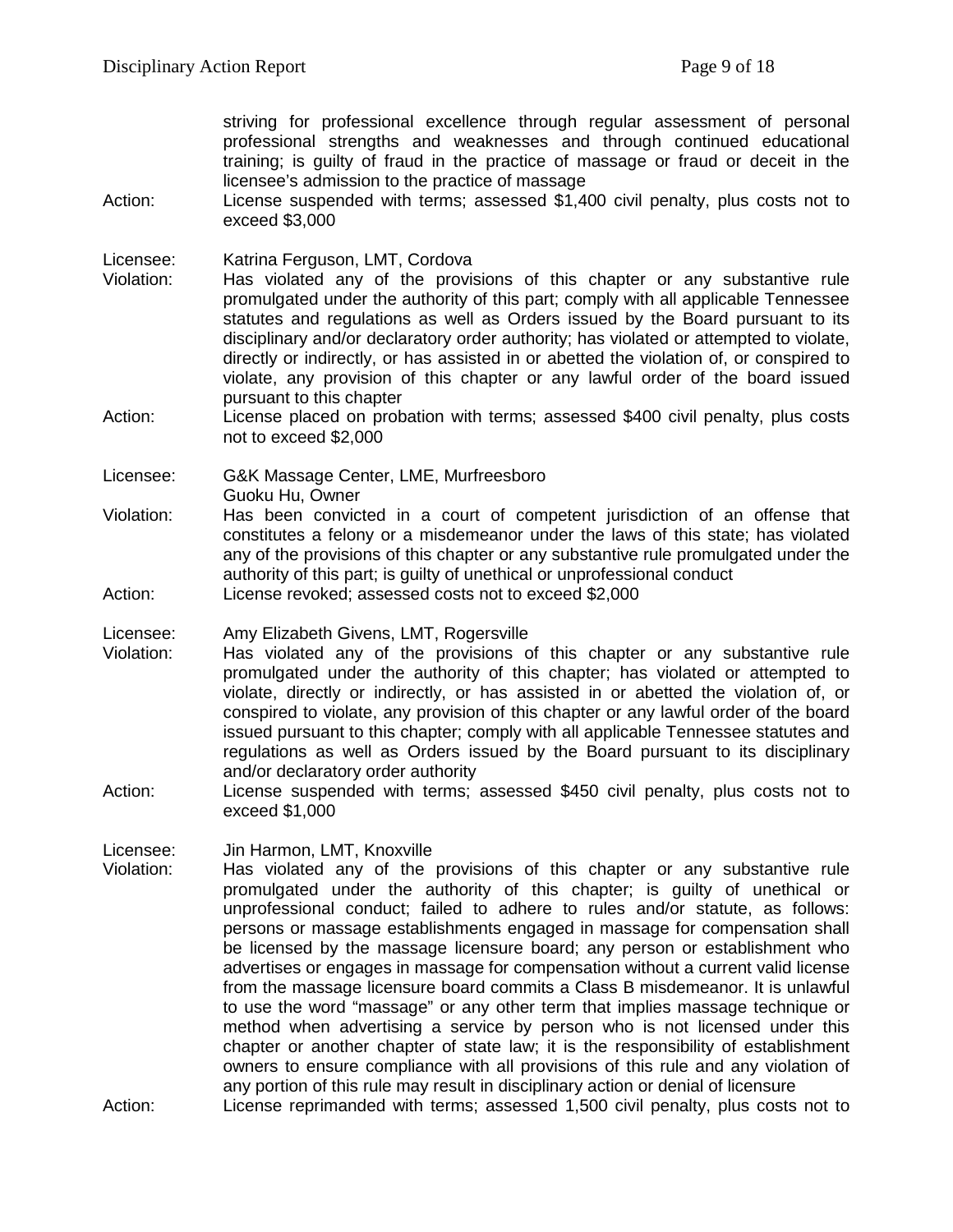exceed \$3,000

Licensee: Heather Harris, LMT, Cleveland

- Violation: Has violated any of the provisions of this chapter or any substantive rule promulgated under the authority of this part; all licensees must complete twentyfive hours of continuing education every two years, as a perquisite to licensure renewal; any massage therapists who fails to obtain the required continuing education hours or who falsely attests to attendance and/or completion of the required hours of continuing education may be subject to disciplinary action; comply with all applicable Tennessee statutes and regulations as well as Orders issued by the Board pursuant to its disciplinary and/or declaratory order authority; and consistently maintain and improve professional knowledge and competence, striving for professional excellence through regular assessment of personal professional strengths and weaknesses and through continued educational training; is guilty of fraud in the practice of massage or fraud or deceit in the licensee's admission to the practice of massage
- Action: License suspended with terms; assessed \$1,550 civil penalty, plus costs not to exceed \$3,000

Licensee: Sherry Lackey, LMT, Knoxville

- Violation: Has violated any of the provisions of this chapter or any substantive rule promulgated under the authority of this part; comply with all applicable Tennessee statutes and regulations as well as Orders issued by the Board pursuant to its disciplinary and/or declaratory order authority; has violated or attempted to violate, directly or indirectly, or has assisted in or abetted the violation of, or conspired to violate, any provision of this chapter or any lawful order of the board issued pursuant to this chapter
- Action: License suspended with terms; assessed \$1,100 civil penalty, plus costs not to exceed \$2,000

Licensee: Bret Lonow, LMT, Hendersonville

- Violation: Failed to adhere to rules and/or statute, as follows: it is the responsibility of establishment owners to ensure compliance with all provisions of this rule and any violation of any portion of this rule may result in disciplinary action or denial of licensure; has violated any of the provisions of this chapter or any substantive rule promulgated under the authority of this part; has practiced as a licensed massage therapist in an unlicensed massage establishment
- Action: License reprimanded; assessed \$1,650 civil penalty, plus costs not to exceed \$500

Licensee: Terrie Lonow, LMT, Hendersonville

- Violation: Failed to adhere to rules and/or statute, as follows: it is the responsibility of establishment owners to ensure compliance with all provisions of this rule and any violation of any portion of this rule may result in disciplinary action or denial of licensure; has violated any of the provisions of this chapter or any substantive rule promulgated under the authority of this part; has practiced as a licensed massage therapist in an unlicensed massage establishment; has been convicted in a court of competent jurisdiction of an offense that constitutes a misdemeanor under the laws of this state
- Action: License reprimanded; assessed \$1,650 civil penalty, plus costs not to exceed \$500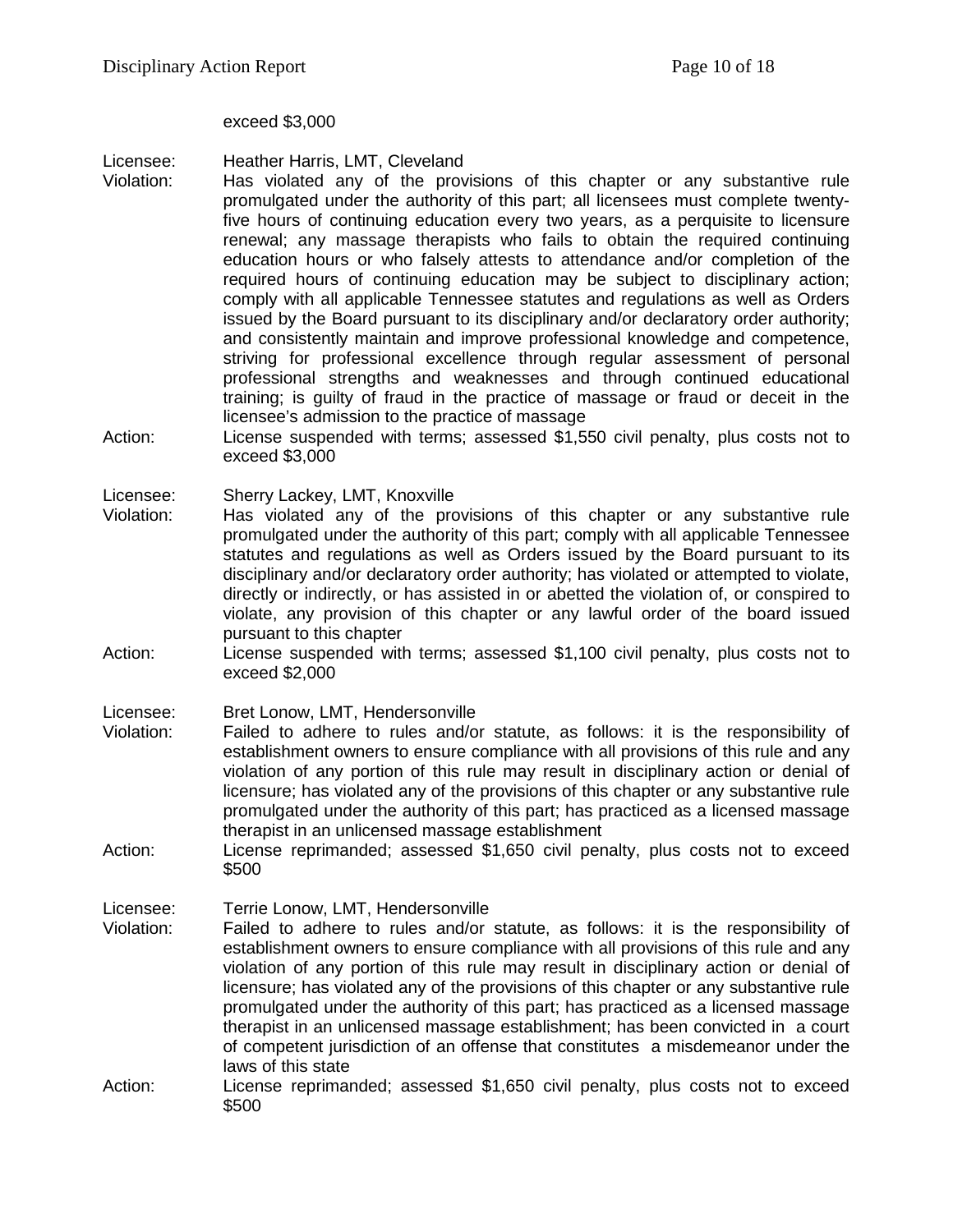- Licensee: Massage Way, LME, Hendersonville Bret Lonow, LMT, Owner Terrie Lonow, LMT, Owner
- Violation: Failed to adhere to rules and/or statute, as follows: it is the responsibility of establishment owners to ensure compliance with all provisions of this rule and any violation of any portion of this rule may result in disciplinary action or denial of licensure; has violated any of the provisions of this chapter or any substantive rule promulgated under the authority of this part; has practiced as a licensed massage therapist in an unlicensed massage establishment
- Action: License reprimanded; assessed \$1,650 civil penalty, plus costs not to exceed \$500

## Licensee: Rebecca Lynn Matthews, LMT, Kingsport

- Violation: Has violated any of the provisions of this chapter or any substantive rule promulgated under the authority of this part; all licensees must complete twentyfive hours of continuing education every two years, as a perquisite to licensure renewal; any massage therapists who fails to obtain the required continuing education hours or who falsely attests to attendance and/or completion of the required hours of continuing education may be subject to disciplinary action; comply with all applicable Tennessee statutes and regulations as well as Orders issued by the Board pursuant to its disciplinary and/or declaratory order authority; and consistently maintain and improve professional knowledge and competence, striving for professional excellence through regular assessment of personal professional strengths and weaknesses and through continued educational training; is guilty of fraud in the practice of massage or fraud or deceit in the licensee's admission to the practice of massage
- Action: License voluntarily retired with terms; assessed costs not to exceed \$1,000

Licensee: Lisa Marie Miller, LMT, Olive Branch, MS

- Violation: Failed to adhere to rules and/or statute, as follows: it is the responsibility of establishment owners to ensure compliance with all provisions of this rule and any violation of any portion of this rule may result in disciplinary action or denial of licensure; has violated any of the provisions of this chapter or any substantive rule promulgated under the authority of this part; has practiced as a licensed massage therapist in an unlicensed massage establishment
- Action: License placed on probation with terms; assessed \$2,600 civil penalty, plus costs not to exceed \$200
- Licensee: Oasis Foot Spa Massage, LME, Murfreesboro Guoku Hu, Owner
- Violation: Has been convicted in a court of competent jurisdiction of an offense that constitutes a felony or a misdemeanor under the laws of this state; has violated any of the provisions of this chapter or any substantive rule promulgated under the authority of this part; is guilty of unethical or unprofessional conduct
- Action: License revoked; assessed costs not to exceed \$2,000

Licensee: Moonja Lee Ritzer, LMT, Jacksonville, FL

Violation: Has violated any of the provisions of this chapter or any substantive rule promulgated under the authority of this part; is guilty of unethical or unprofessional conduct; failed to adhere to rules and/or statute, as follows: establishment owners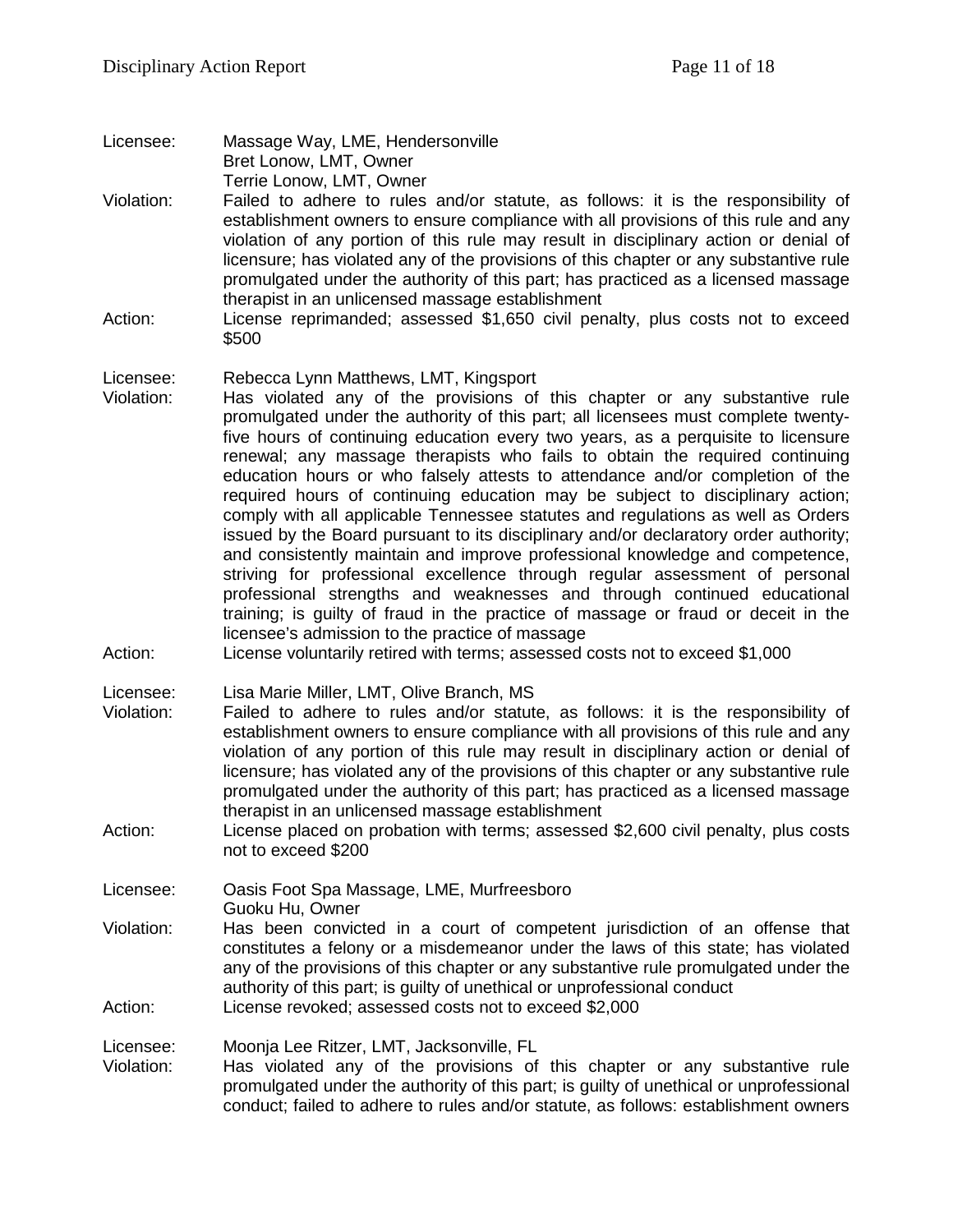are responsible for ensuring that all persons who perform massage therapy in a massage establishment maintain current licensure by the Board; it is the responsibility of establishment owners to ensure compliance with all provisions of this rule and any violation of any portion of this rule may result in disciplinary action or denial of licensure

- Action: License voluntarily surrendered; assessed costs not to exceed \$200
- Licensee: Sun Spa, LME, Knoxville

Moonja Lee Ritzer, Owner

- Violation: Has violated any of the provisions of this chapter or any substantive rule promulgated under the authority of this part; is guilty of unethical or unprofessional conduct; failed to adhere to rules and/or statute, as follows: establishment owners are responsible for ensuring that all persons who perform massage therapy in a massage establishment maintain current licensure by the Board; it is the responsibility of establishment owners to ensure compliance with all provisions of this rule and any violation of any portion of this rule may result in disciplinary action or denial of licensure
- Action: Establishment license voluntarily surrendered; assessed costs not to exceed \$200

Licensee: Sun Spa Day Spa &Tanning Salon, LME, Chapmansboro

Jay & Jacquelyn Hennessy, Owners

- Violation: Has violated any of the provisions of this chapter or any substantive rule promulgated under the authority of this chapter; has practiced as a licensed massage therapist in an unlicensed massage establishment; failed to adhere to rules and/or statute as follows: license required
- Action: Granted conditional license with terms
- Licensee: Karen Wallace, LMT, Chattanooga
- Violation: Failed to adhere to rules and/or statute as follows: license required; necessity of licensure; has violated any of the provisions of this part or any substantive rule promulgated under the authority of this part; has practiced as a licensed therapist in an unlicensed massage establishment; is guilty of unethical or unprofessional conduct
- Action: License placed on probation with terms; assessed \$1,900 civil penalty, plus costs not to exceed \$3,000

Licensee: Xiaohong Wang, LMT, Kennesaw, GA

- Violation: Has violated or attempted to violate, directly or indirectly, or has assisted in or abetted the violation of, or conspired to violate, any provision of this chapter or any lawful order of the board issued pursuant to this chapter; has violated any of the provisions of this chapter or any substantive rule promulgated under the authority of this part; failed to adhere to rules and/or statute, regarding licensure process; failed to receive a passing score on the competency examination approved by the Board
- Action: License revoked; assessed costs not to exceed \$3,000

Licensee: Xuping Wang, applicant, Nashville<br>Violation: Is quilty of fraud in the practice o Is guilty of fraud in the practice of massage or fraud or deceit in the licensee's admission to the practice of massage; is guilty of unethical or unprofessional conduct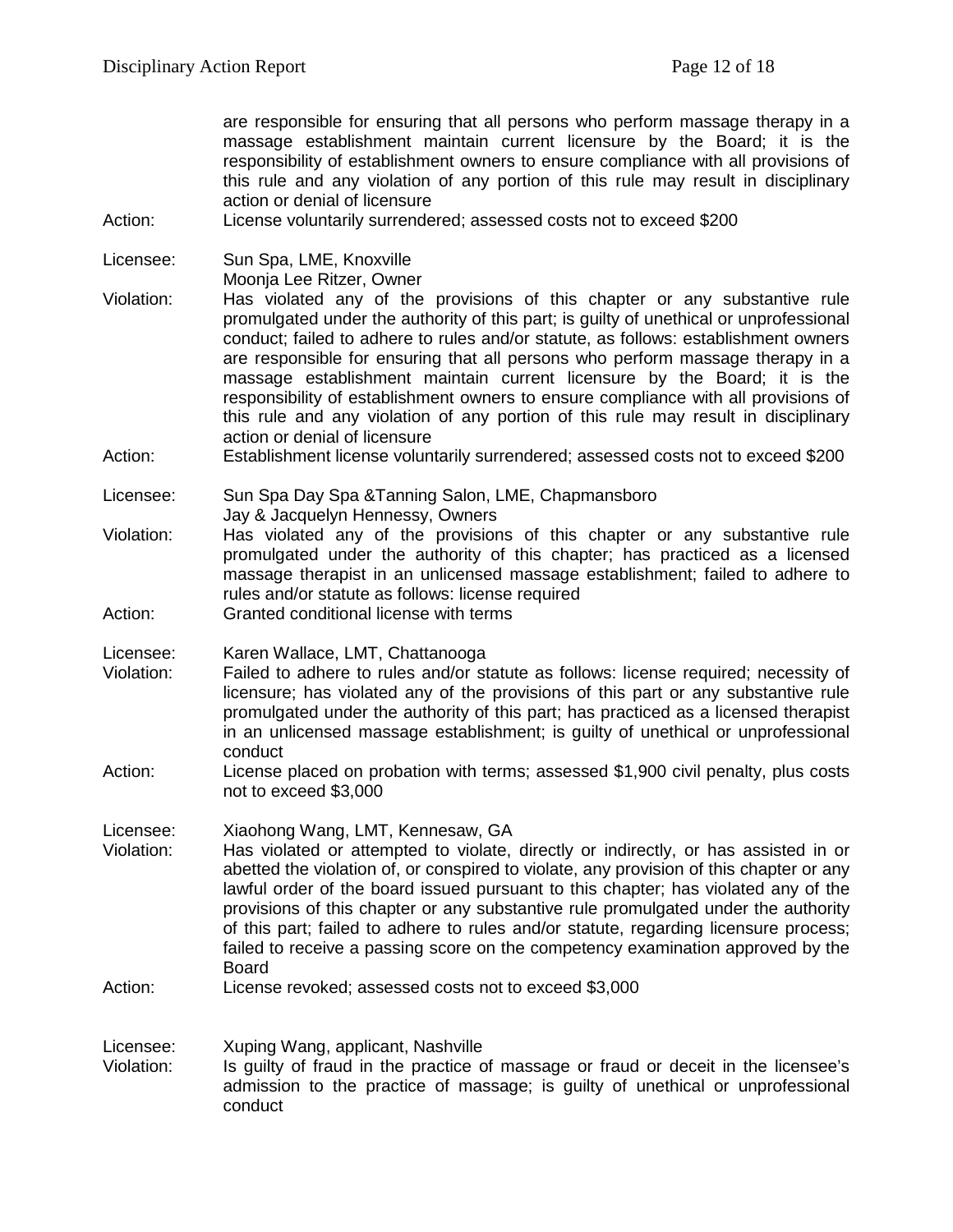Action: Licensure application denied

Licensee: Erica Juliet West, LMT, Knoxville

- Violation: Has violated any of the provisions of this chapter or any substantive rule promulgated under the authority of this part; all licensees must complete twentyfive hours of continuing education every two years, as a perquisite to licensure renewal; any massage therapists who fails to obtain the required continuing education hours or who falsely attests to attendance and/or completion of the required hours of continuing education may be subject to disciplinary action; comply with all applicable Tennessee statutes and regulations as well as Orders issued by the Board pursuant to its disciplinary and/or declaratory order authority; and consistently maintain and improve professional knowledge and competence, striving for professional excellence through regular assessment of personal professional strengths and weaknesses and through continued educational training; is guilty of fraud in the practice of massage or fraud or deceit in the licensee's admission to the practice of massage; has violated or attempted to violate, directly or indirectly, or has assisted in or abetted the violation of, or conspired to violate, any provision of this chapter or any lawful order of the board issued pursuant to this chapter
- Action: License suspended with terms; assessed \$1,550 civil penalty, plus costs not to exceed \$1,000

Licensee: Michele D. Williams, LMT, Memphis<br>Violation: Has violated any of the provision

- Has violated any of the provisions of this chapter or any substantive rule promulgated under the authority of this part; all licensees must complete twentyfive hours of continuing education every two years, as a perquisite to licensure renewal; any massage therapists who fails to obtain the required continuing education hours or who falsely attests to attendance and/or completion of the required hours of continuing education may be subject to disciplinary action; comply with all applicable Tennessee statutes and regulations as well as Orders issued by the Board pursuant to its disciplinary and/or declaratory order authority; and consistently maintain and improve professional knowledge and competence, striving for professional excellence through regular assessment of personal professional strengths and weaknesses and through continued educational training; is guilty of fraud in the practice of massage or fraud or deceit in the licensee's admission to the practice of massage
- Action: License placed on probation with terms; assessed \$750 civil penalty, plus costs not to exceed \$1,000

Licensee: Travis Williamson, LMT, Memphis

- Violation: Is guilty of willful negligence in the practice of massage; has violated any of the provisions of this chapter or any substantive rule promulgated under the authority of this chapter; is guilty of unethical or unprofessional conduct; has practiced as a licensed massage therapist in an unlicensed massage establishment; has violated or attempted to violate, directly or indirectly, or has assisted in or abetted the violation of, or conspired to violate, any provision of this chapter or any lawful order of the board issued pursuant to this chapter; failed to adhere to rules and/or statute regarding professional and ethical standards for Therapists and **Establishments**
- Action: License revoked; assessed \$4,200 civil penalty, plus costs not to exceed \$5,000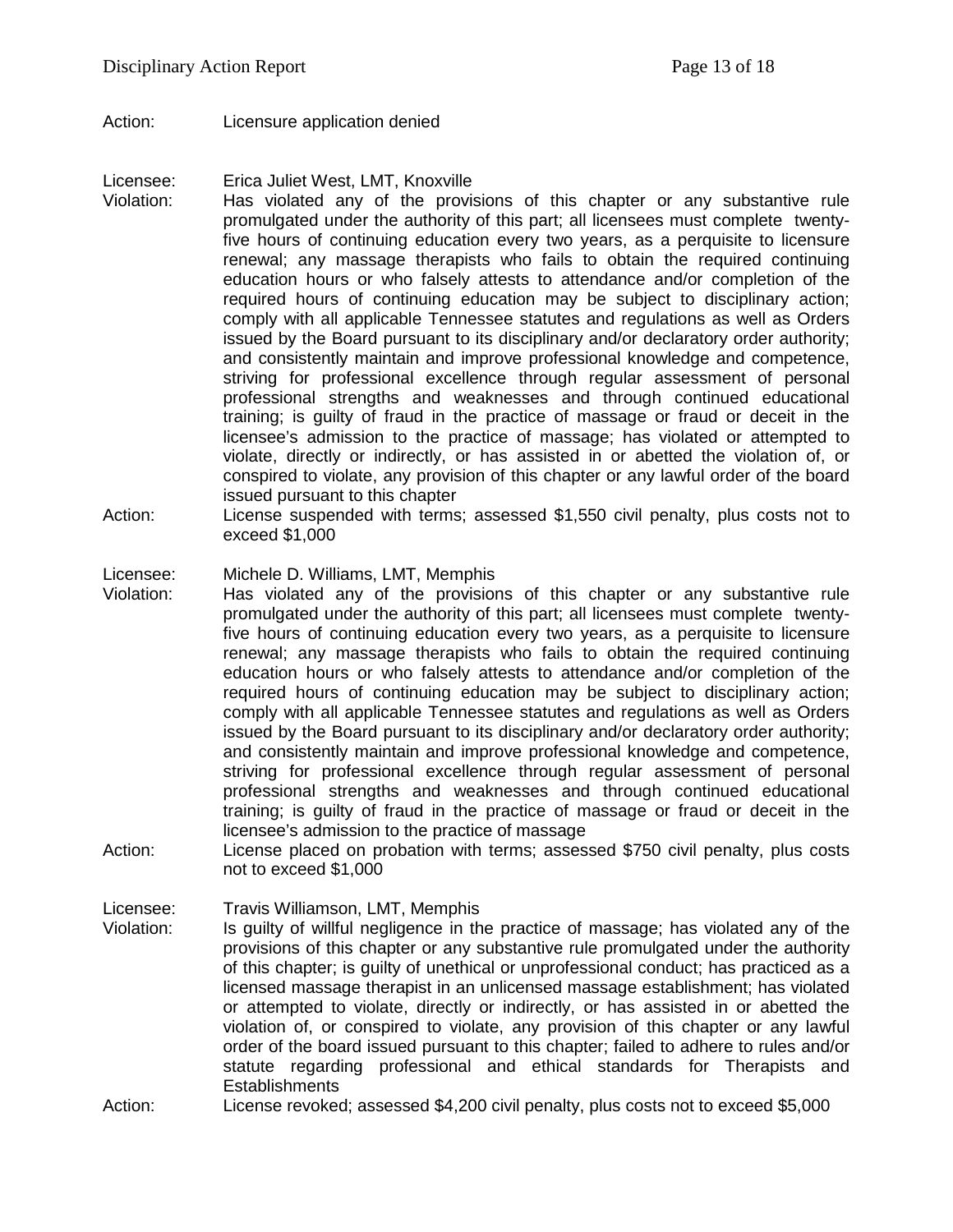## **BOARD OF NURSING**

| Licensee:<br>Violation:<br>Action: | Jennifer Lynn Carter, RN, Southaven, MS<br>Guilty of unprofessional conduct, to wit: unauthorized use or removal of<br>narcotics, drugs, supplies or equipment from any health care facility, school,<br>institution or other work place location; and is addicted to alcohol or drugs to the<br>degree of interfering with nursing duties<br>Privilege to practice nursing in the State of Tennessee revoked; shall cease and<br>desist the practice of nursing in the State of Tennessee                                                                                                                                                                                                                                                    |
|------------------------------------|-----------------------------------------------------------------------------------------------------------------------------------------------------------------------------------------------------------------------------------------------------------------------------------------------------------------------------------------------------------------------------------------------------------------------------------------------------------------------------------------------------------------------------------------------------------------------------------------------------------------------------------------------------------------------------------------------------------------------------------------------|
| Licensee:<br>Violation:<br>Action: | Lorinda C. Davis, RN, Afton<br>Unfit or incompetent by reason of negligence, habits or other cause; addicted to<br>drugs or alcohol to the degree of interfering with nursing duties; and guilty of<br>unprofessional conduct, to wit: unauthorized use or removal of narcotics, drugs,<br>supplies or equipment from any health care facility, school, institution or other<br>work place location; and engaging in acts of dishonesty which relate to the<br>practice of nursing<br>License summarily suspended                                                                                                                                                                                                                             |
| Licensee:<br>Violation:<br>Action: | Aimee Dotson, RN, White House<br>Failed to pay student loan<br>License suspended                                                                                                                                                                                                                                                                                                                                                                                                                                                                                                                                                                                                                                                              |
| Licensee:<br>Violation:<br>Action: | Michael R. Greene, Erwin<br>Guilty of unprofessional conduct, to wit: failure to maintain a record for each<br>patient which accurately reflects the nursing problems and interventions for the<br>patient and/or failure to maintain a record for each patient which accurately<br>reflects the name and title of the nurse providing care; and making false or<br>materially incorrect, inconsistent or unintelligible entries in any patient records or<br>in the records of any health care facility, school, institution or other work place<br>location pertaining to the obtaining, possessing or administration of any<br>controlled substance as defined in the Federal Controlled Substances Act<br>License voluntarily surrendered |
| Licensee:<br>Violation:<br>Action: | Carolyn Hartfield, RN, Milwaukee, WI<br>Failed to pay student loan<br>License suspended                                                                                                                                                                                                                                                                                                                                                                                                                                                                                                                                                                                                                                                       |
| Licensee:<br>Violation:            | Daniel Lynn Jackson, RN, Bristol<br>Guilty of a crime; unfit or incompetent by reason of negligence, habits or other<br>cause; and guilty of unprofessional conduct, to wit: unauthorized use or removal<br>of narcotics, drugs, supplies, or equipment from any health care facility, school<br>institution or other work place location; the use of any intoxicating beverage or                                                                                                                                                                                                                                                                                                                                                            |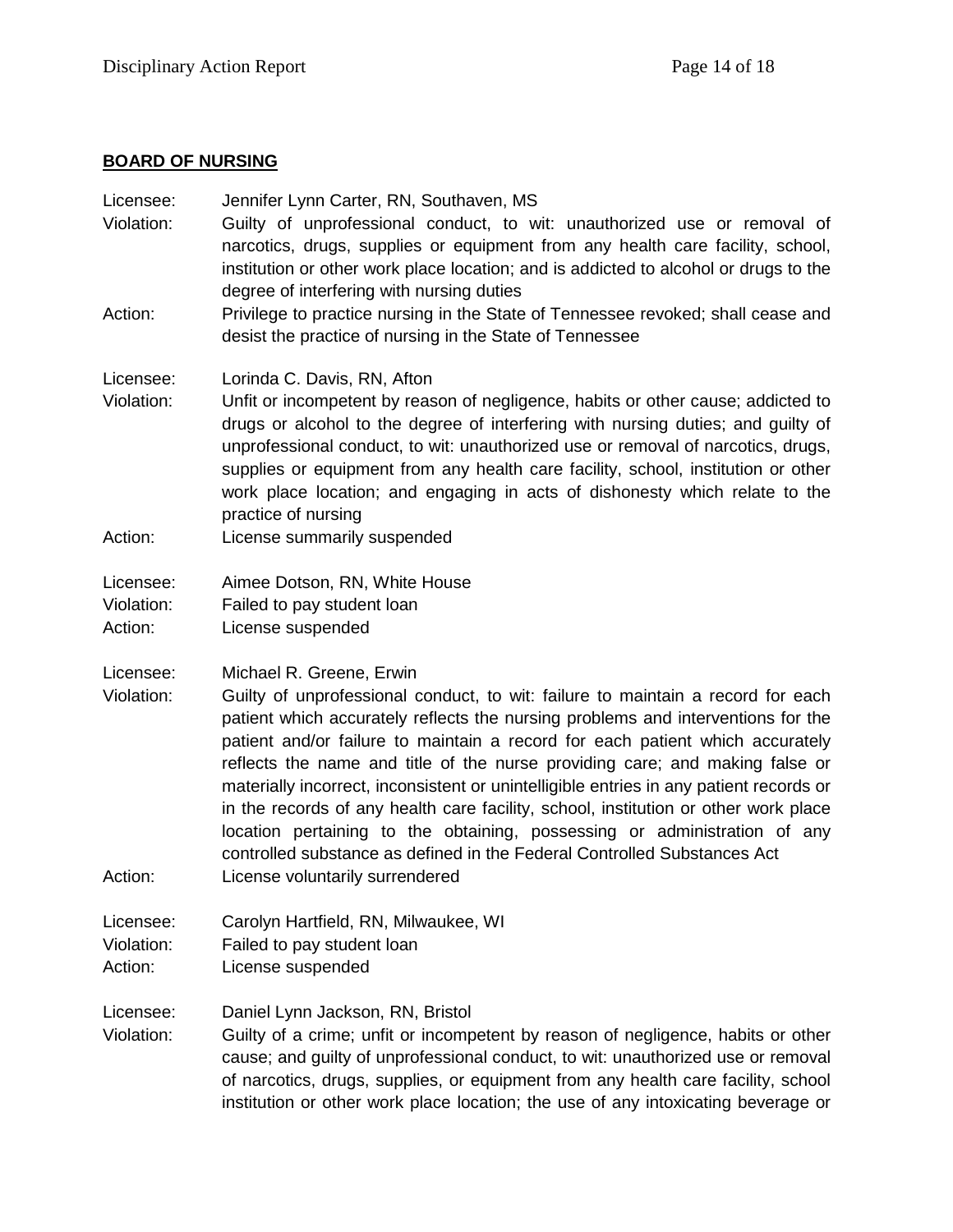|                                    | the illegal use of any narcotic or dangerous drug while on duty in any health<br>care facility, school, institution, or other work place location; and being under the<br>influence of alcoholic beverages, or under the influence of drugs which impair<br>judgment while on duty in any health care facility, school, institution, or other<br>work place location                                            |
|------------------------------------|-----------------------------------------------------------------------------------------------------------------------------------------------------------------------------------------------------------------------------------------------------------------------------------------------------------------------------------------------------------------------------------------------------------------|
| Action:                            | License voluntarily surrendered                                                                                                                                                                                                                                                                                                                                                                                 |
| Licensee:                          | Whitney McKinnie, RN, Kingsport                                                                                                                                                                                                                                                                                                                                                                                 |
| Violation:                         | Failed to pay student loan                                                                                                                                                                                                                                                                                                                                                                                      |
| Action:                            | License suspended                                                                                                                                                                                                                                                                                                                                                                                               |
| Licensee:                          | Sharon Messer, RN, Johnson City                                                                                                                                                                                                                                                                                                                                                                                 |
| Violation:                         | Failed to pay student loan                                                                                                                                                                                                                                                                                                                                                                                      |
| Action:                            | License suspended                                                                                                                                                                                                                                                                                                                                                                                               |
| Licensee:<br>Violation:<br>Action: | Mary J. Negri, RN, Lafayette, NJ<br>Guilty of unprofessional conduct, to wit: revocation, suspension, probation or<br>other discipline of a license to practice nursing by another state or territory of the<br>United States for any act or omission which would constitute grounds for<br>revocation, suspension, probation or other discipline of a license in this state<br>License voluntarily surrendered |
| Licensee:<br>Violation:<br>Action: | Tammie Sue Tabe, LPN, Hot Springs, Arkansas<br>Guilty of a crime; and guilty of unprofessional conduct<br>Privilege to practice nursing in the State of Tennessee revoked; shall cease and<br>desist the practice of nursing in the State of Tennessee                                                                                                                                                          |
| Licensee:                          | Lalah Tolleson, LPN, Nashville                                                                                                                                                                                                                                                                                                                                                                                  |
| Violation:                         | Failed to pay student loan                                                                                                                                                                                                                                                                                                                                                                                      |
| Action:                            | License suspended                                                                                                                                                                                                                                                                                                                                                                                               |
| Licensee:                          | Jomyra Weaver, RN, Nashville                                                                                                                                                                                                                                                                                                                                                                                    |
| Violation:                         | Failed to pay student loan                                                                                                                                                                                                                                                                                                                                                                                      |
| Action:                            | License suspended                                                                                                                                                                                                                                                                                                                                                                                               |

## **BOARD OF PHYSICAL THERAPY**

Licensee: Jennifer Suzanne Morton, PTA, Memphis\*

Violation: Practicing physical therapy in violation of the provisions of this chapter or any rule or written order adopted by the board; making false or misleading statements or representations, being guilty of fraud or deceit in obtaining admission to practice or being quilty of fraud or deceit in the licensee's practice; failing to maintain adequate patient records that contain a minimum of an evaluation of objective finding, a physical therapy treatment diagnosis, the plan of care including desire outcomes, the treatment record, a discharge plan including results of intervention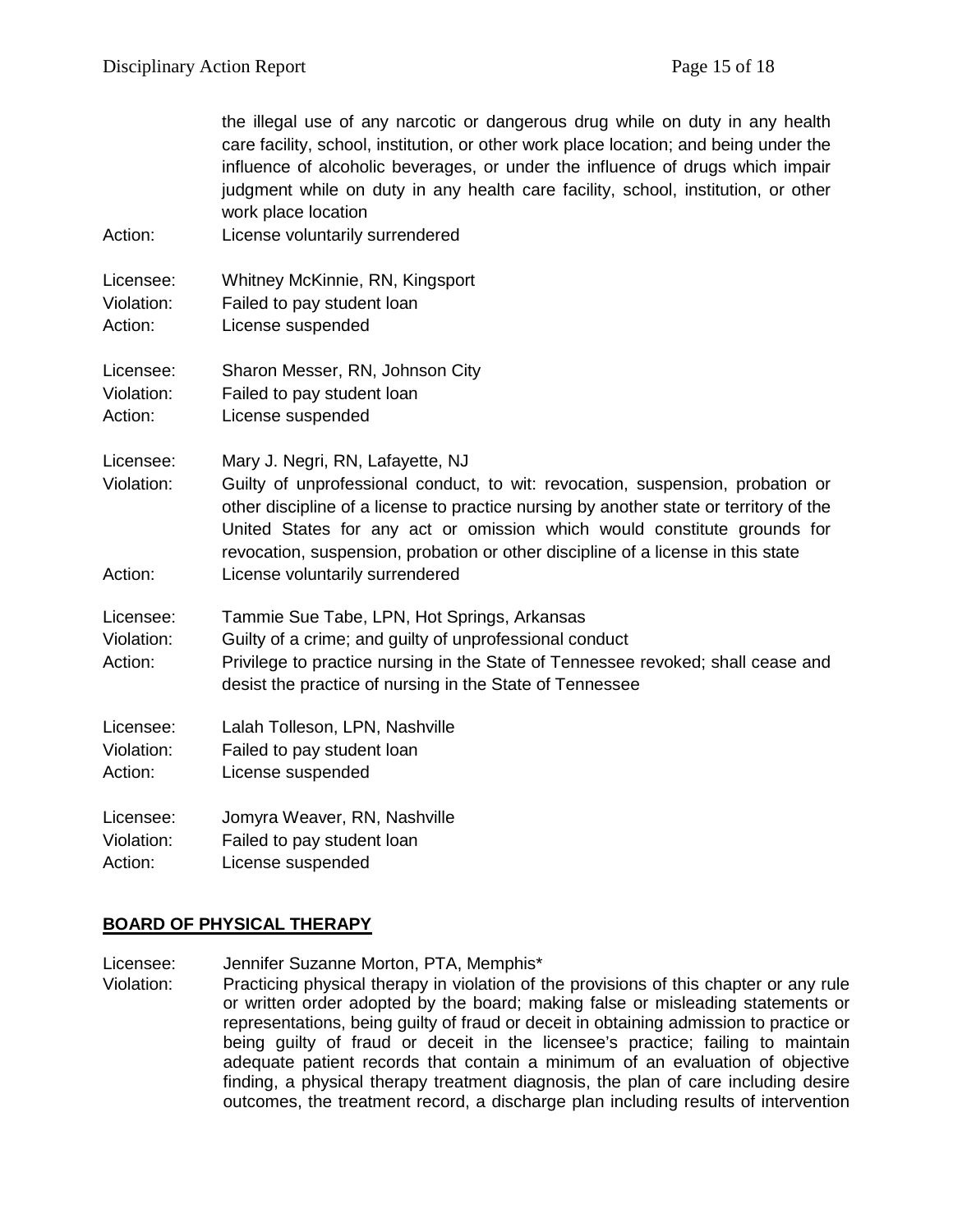and sufficient information to identify the patient

Action: License placed on probation for two years with terms; assessed cost not to exceed \$200

## *Delayed reporting, License disciplined November 2014*

## **BOARD OF SOCIAL WORKER LICENSURE**

Licensee: Clifford F. Miller, LCSW, Greeneville

Violation: Unprofessional or unethical conduct, or engaging in practices in connection with the practice of social work that are in violation of the standards of professional conduct as defined in this section or prescribed by the rules of the board; conduct reflecting unfavorably upon the profession of social work; failed to adhere to rules and/or statute regarding standards of conduct

Action: License reprimanded with terms

### **DIVISION OF EMERGENCY MEDICAL SERVICES**

Licensee: Bryan L. Englebert, EMT-P, Walnut, MS\*

Violation: Violated or attempted violation or assisting in or abetting the violation of or conspiring to violate any of the following; any provision of this part; any rule or regulation of the board; any criminal statute of any state or Canadian province, or of the United States or Canada which involves moral turpitude or reflects upon the person's ability to fulfill such person's responsibilities under this part; violation in another state for acts that would constitute grounds for discipline of a person licensed to practice in Tennessee; failed to adhere to rules and/or statute, as follows: unethical practices and conduct

Action: License voluntarily surrendered

#### *Delayed reporting, License disciplined March 2016*

## **ABUSE REGISTRY**

| Name:       | <b>Jackey Hannah Alderson</b> |
|-------------|-------------------------------|
| Abuse:      | Neglect                       |
| Profession: | Caretaker                     |
| Name:       | Christina Cunningham          |
| Abuse:      | Physical                      |
| Profession: | <b>Direct Support Staff</b>   |
| Name:       | Lisa Lorene Dunlap            |
| Abuse:      | Misappropriation              |
| Profession: | Not provided                  |
| Name:       | Daniel Edeigba                |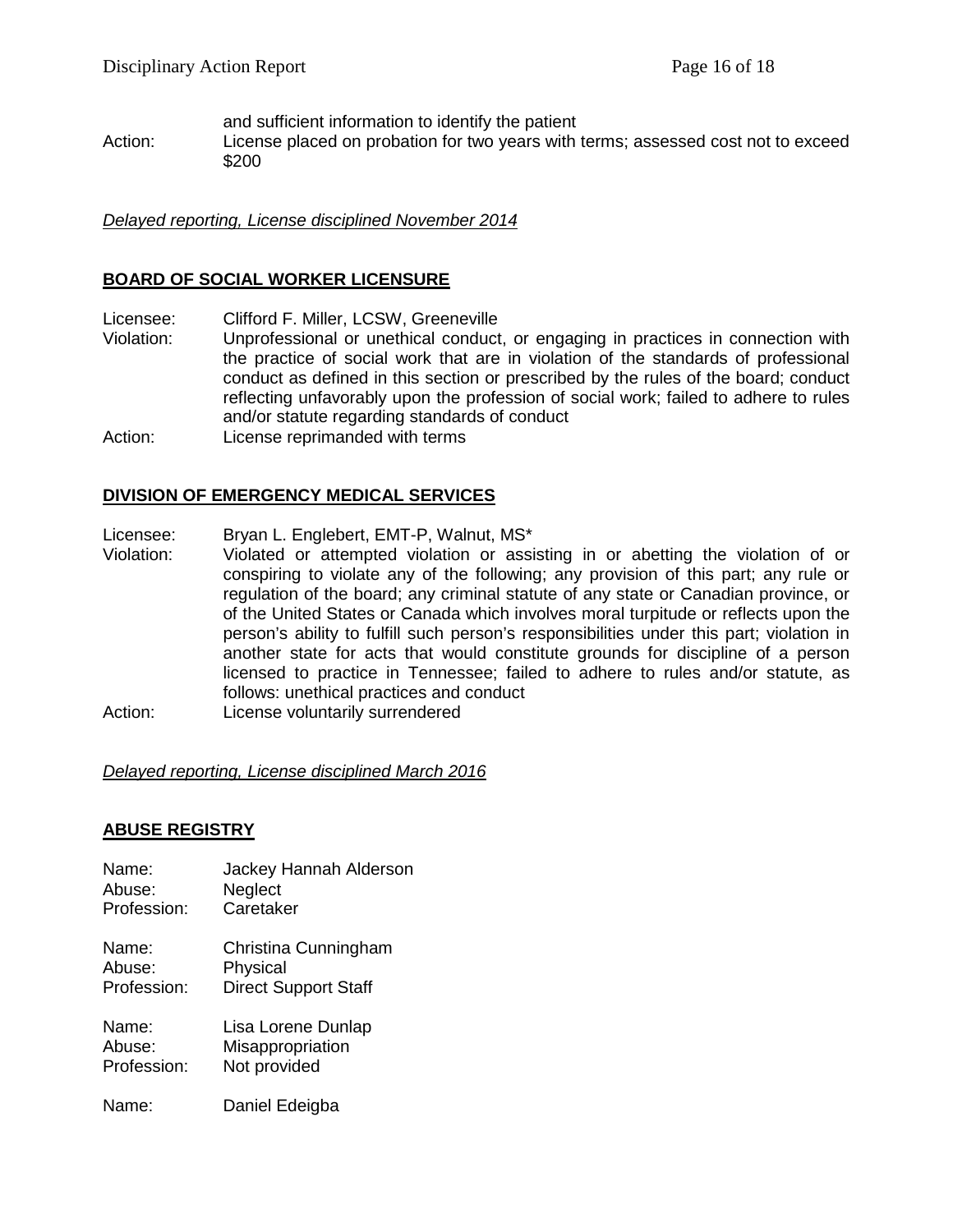| Abuse:      | Neglect                                    |
|-------------|--------------------------------------------|
| Profession: | <b>Direct Support Staff</b>                |
| Name:       | <b>Sharmaine Edwards</b>                   |
| Abuse:      | Exploitation/Misappropriation              |
| Profession: | <b>CNA(revoked) and Support Specialist</b> |
| Name:       | Amy Melissa Gonzalez                       |
| Abuse:      | Exploitation                               |
| Profession: | Not provided                               |
| Name:       | Jennifer W. King                           |
| Abuse:      | Misappropriation                           |
| Profession: | Not provided                               |
| Name:       | George Kukubor                             |
| Abuse:      | <b>Physical/Mental</b>                     |
| Profession: | <b>Direct Support Staff</b>                |
| Name:       | James Travis Ledford                       |
| Abuse:      | Exploitation                               |
| Profession: | Not provided                               |
| Name:       | <b>Katrina Lee</b>                         |
| Abuse:      | Exploitation                               |
| Profession: | <b>Administrative Assistant</b>            |
| Name:       | Cara Williamson Lyons                      |
| Abuse:      | Exploitation                               |
| Profession: | Not provided                               |
| Name:       | Kimberly McClennon                         |
| Abuse:      | Theft/Misappropriation                     |
| Profession: | Caregiver                                  |
| Name:       | <b>Sylvester McCoy</b>                     |
| Abuse:      | Physical                                   |
| Profession: | <b>Direct Support Staff</b>                |
| Name:       | Shaquonna Morris                           |
| Abuse:      | Physical/Verbal                            |
| Profession: | <b>Direct Support Staff</b>                |
| Name:       | Jonathan Lee Tate-Nelson                   |
| Abuse:      | <b>Physical/Neglect</b>                    |
| Profession: | <b>Direct Support Staff</b>                |
| Name:       | Chasity Parham                             |
| Abuse:      | Exploitation/Misappropriation              |
| Profession: | CNA(revoked) and Administrative Assistant  |